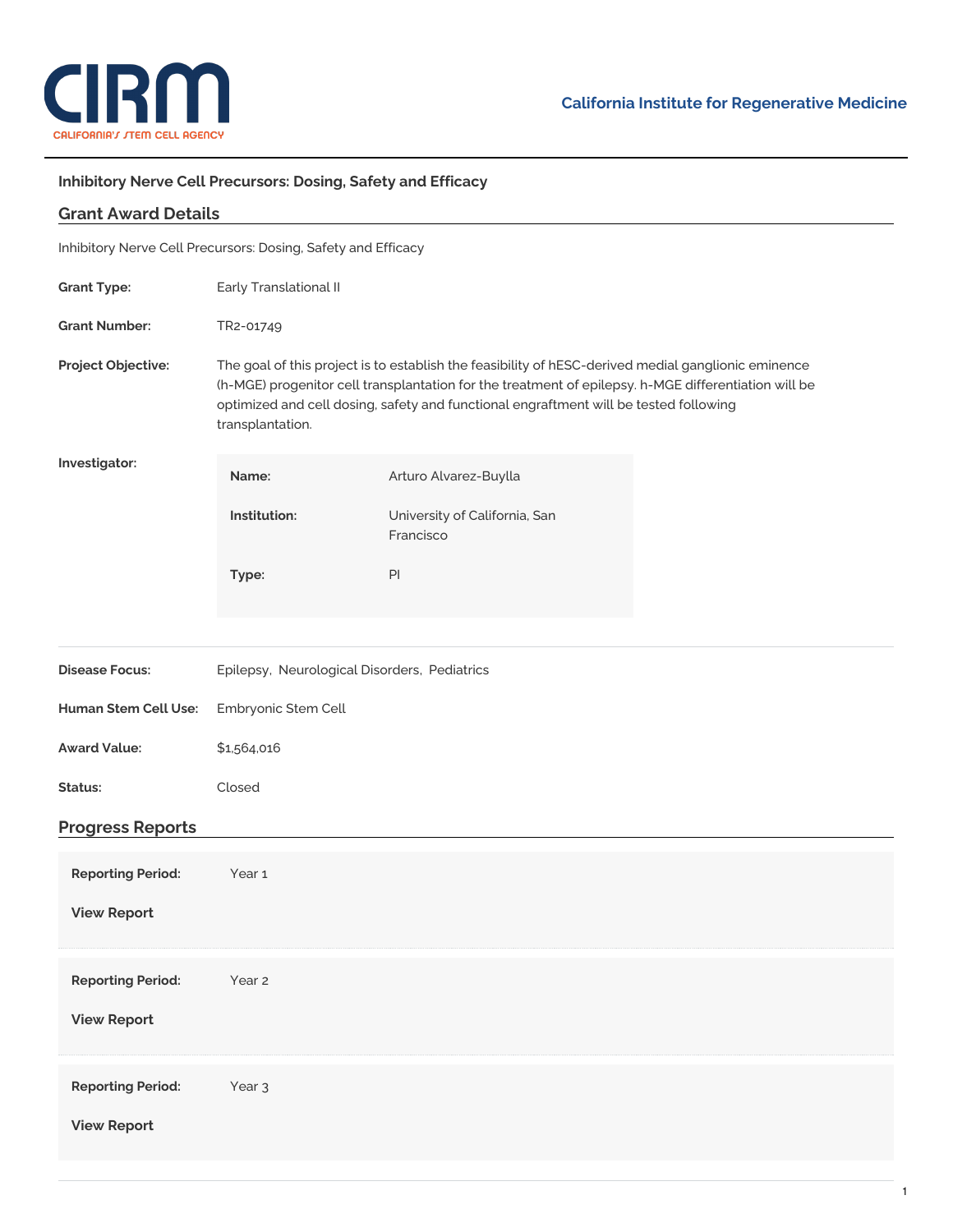## **Grant Application Details**

**Application Title:** Inhibitory Nerve Cell Precursors: Dosing, Safety and Efficacy

**Public Abstract:** Many neurological disorders are characterized by an imbalance between excitation and inhibition. Our ultimate goal: to develop a cell-based therapy to modulate aberrant brain activity in the treatment of these disorders. Our initial focus is on epilepsy. In 20-30% of these patients, seizures are unresponsive to drugs, requiring invasive surgical resection of brain regions with aberrant activity. The candidate cells we propose to develop can inhibit hyperactive neural circuits after implantation into the damaged brain. As such, these cells could provide an effective treatment not just for epilepsy, but also for a variety of other neurological conditions like Parkinson's, traumatic brain injury, and spasticity after spinal cord injury. We propose to bring a development candidate, a neuronal cell therapy, to the point of preclinical development. The neurons that normally inhibit brain circuits originate from a region of the developing brain called the medial ganglionic eminence (MGE). When MGE cells are grafted into the postnatal or adult brain, they disperse seamlessly and form inhibitory neurons that modulate local circuits. This property of MGE cells has not been shown for any other type of neural precursor. Our recent studies demonstrate that MGE cells grafted into an animal model of epilepsy can significantly decrease the number and severity of seizures. Other "proof-of-principle" studies suggest that these progenitor cells can be effective treatments in Parkinson's. In a separate effort, we are developing methods to differentiate large numbers of human MGE (H-MGE) cells from embryonic stem (ES) cells. To translate this therapy to humans, we need to determine how many MGE cells are required to increase inhibition after grafting and establish that this transplantation does not have unwanted side-effects. In addition, we need simple assays and reagents to test preparations of H-MGE cells to determine that they have the desired migratory properties and differentiate into nerve cells with the expected inhibitory properties. At present, these issues hinder development of this cell-based therapy in California and worldwide. We propose: (1) to perform "dose-response" experiments using different graft sizes of MGE cells and determine the minimal amount needed to increase inhibition; (2) to test whether MGE transplantation affects the survival of host neurons or has unexpected sideeffects on the behavior of the grafted animals; (3) to develop simple in vitro assays (and identify reagents) to test H-MGE cells before transplantation. Our application takes advantage of an established multi-lab collaboration between basic scientists and clinicians. We also have the advice of neurosurgeons, epilepsy neurologists and a laboratory with expertise in animal behavior. If a safe cell-based therapy to replace lost inhibitory interneurons can be developed and validated, then clinical trials in patients destined for invasive neurosurgical resections could proceed.